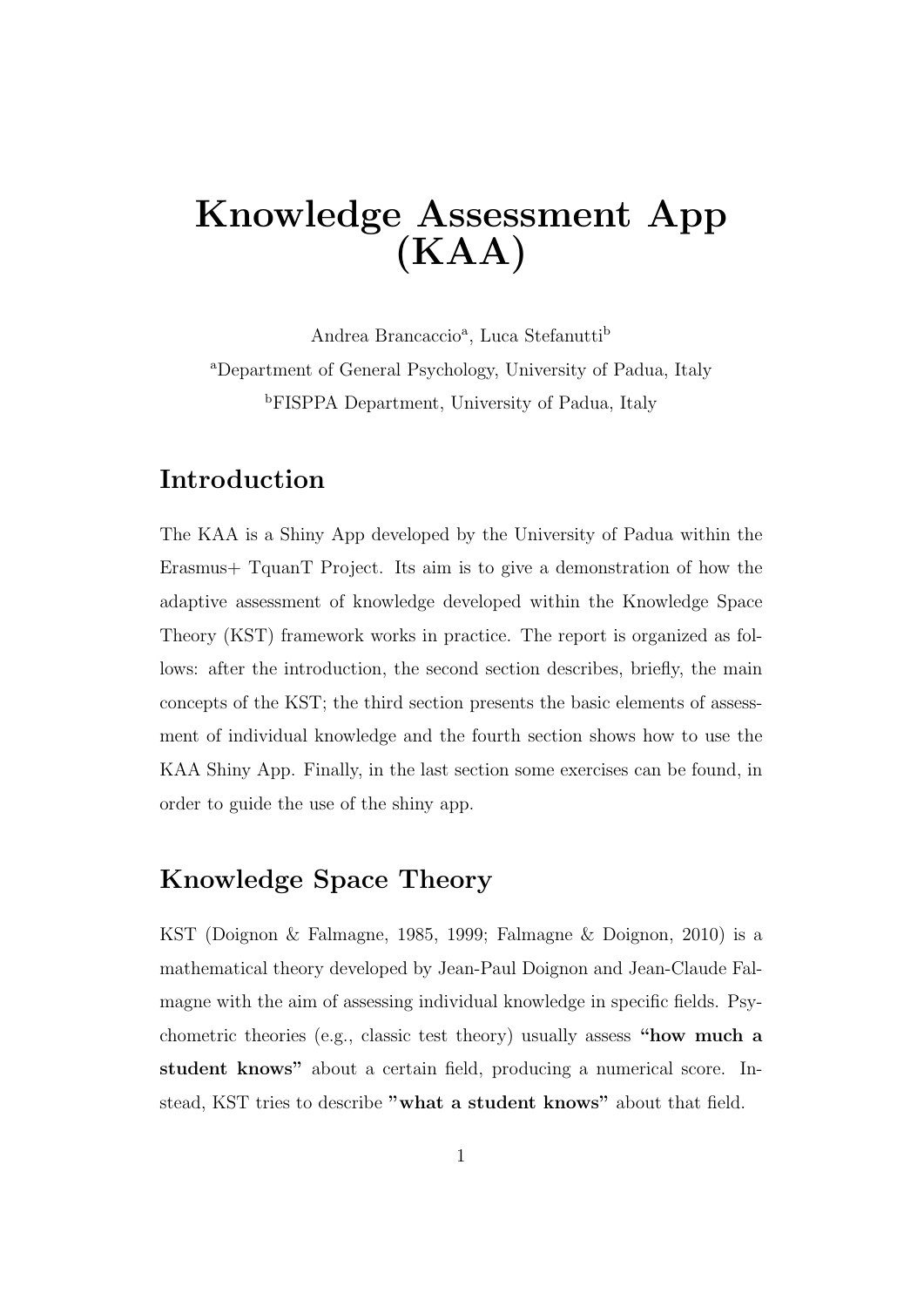In KST, the students' knowledge is represented by the subset  $K$  of all the problems of a given domain Q that a student is capable of solving. The set  $Q$  is named knowledge domain and the subset  $K$  is named knowledge state. The population of students is represented by a knowledge structure, which is a pair  $(Q, \mathcal{K})$ , where  $\mathcal K$  is any collection of knowledge states which contains at least Q and the empty set.

In KST, the objective of an assessment consists in assigning to each student the right knowledge state, out of those contained in the knowledge structure, asking as few questions as possible. The theory is applied for the adaptive assessment in different fields; from the school (e.g. ALEKS system, www.aleks.com) and the university (stat-knowlab.unipd.it, http://statknowlab.unipd.it) education, to the assessment in clinical psychology (Spoto, Stefanutti, & Vidotto, 2010; Spoto, Bottesi, Sanavio, & Vidotto, 2013).

#### Adaptive Assessment in KST

The procedure for adaptively assessing is based on the assumption that not all the subsets of  $Q$  are contained in the knowledge structure  $K$ . In fact, in real situations, dependencies between problems usually reduce the number of the admissible knowledge states (Falmagne & Doignon, 2010; Heller & Repitsch, 2012).

KST is characterized by two main components. The deterministic component uses discrete mathematics to build a theoretically plausible structure. In deterministic assessment, the answers to properly selected problems lead to identify a unique knowledge state. In the real world situation students could give a correct answer to a problem by chance (lucky guess) or an incorrect answer by distraction (careless error ). The deterministic assess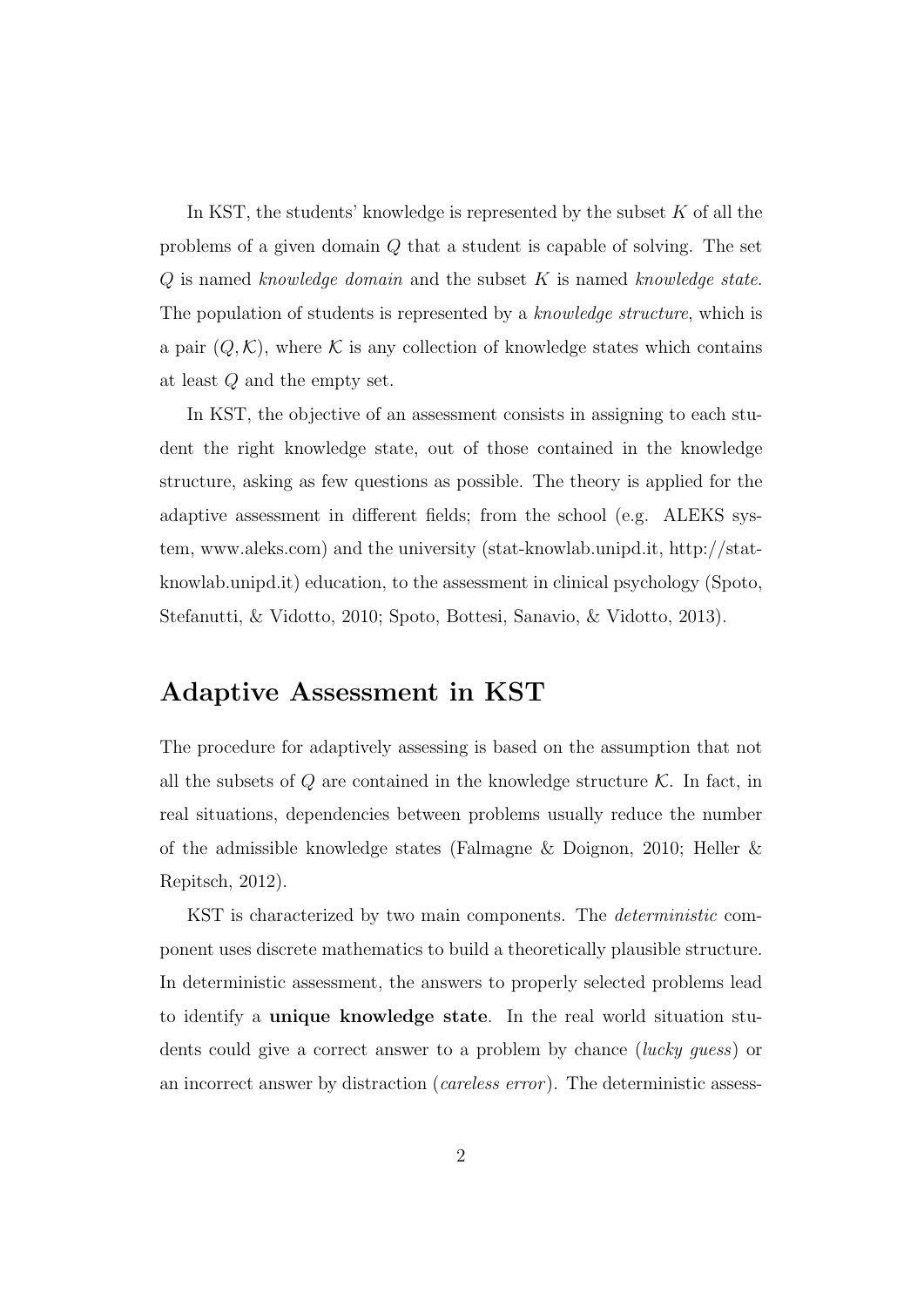ment excludes these possibilities and for this reason it does not represent an appropriate tool for assessing the state of a student.

In the probabilistic component of the theory a likelihood function associated with the knowledge states is continuously updated depending on the answers (BLIM; Falmagne & Doignon, 1988). This procedure is replicate until a large portion of likelihood is concentrated in a single state.

The assessment starts with prior information about the student which leads to define an initial likelihood distribution  $\mathcal{L}_0$ . If this prior information is missing or uncertain then the uniform distribution on the set of states is the best initial point(Heller & Repitsch, 2012; Hockemeyer, 2002). Starting from  $\mathcal{L}_0$  the assessment is carried out iteratively. The probabilistic assessment procedure consists in the application of the following three rules:

1 Questioning rule: in each iteration  $n$  of the procedure, the first step consists in finding the most efficient question, based on the likelihood  $\mathcal{L}_n$ . The *half split rule* (equation (1)) is based on the idea that the most informative question  $q$  is the one that partitions the structure in two subsets  $\mathcal{K}_q = \{K \in \mathcal{K} : q \in K\}$  and  $\mathcal{K}_{\bar{q}} = \{K \in \mathcal{K} : q \in Q \setminus K\}$ having sizes as similar as possible.

So that, for each  $K \in \mathcal{K}$ ,  $\mathcal{L}_n(K) \geq 0$  is the likelihood that, at the step  $n$ , the student is in the knowldge state  $K$ .

$$
\mathcal{L}_n(\mathcal{K}_q) = \sum_{K \in \mathcal{K}_q} \mathcal{L}_n(K).
$$

of the states containing  $q$  is as close as possible to the one not containing q. The question q for which the following quantity is the smallest is chosen:

$$
\min |2 \cdot \mathcal{L}_n(\mathcal{K}_q) - 1| \tag{1}
$$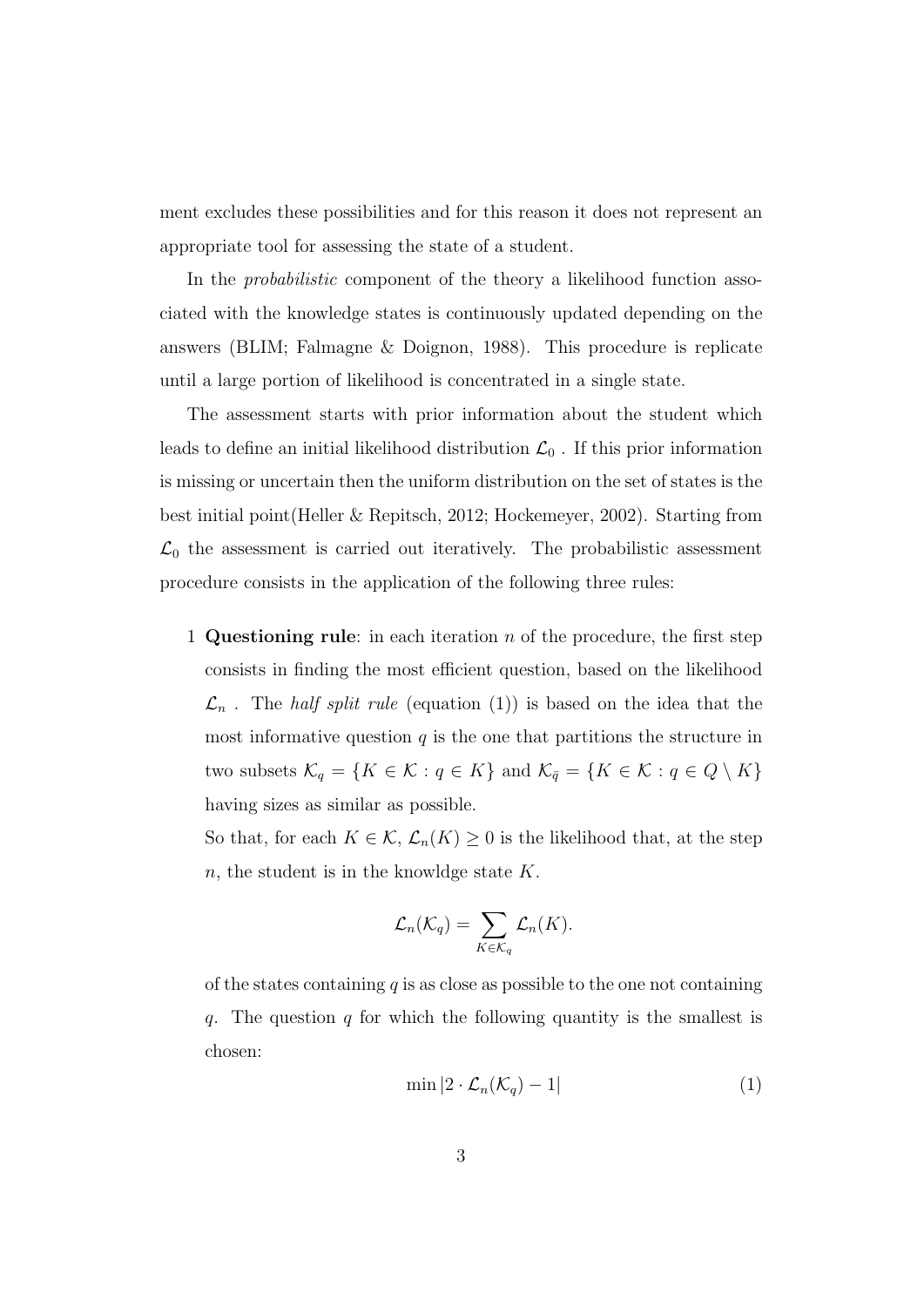If more than one question satisfy this condition, then one of them is selected at random.

From a psychological perspective, the half split rule selects questions that are neither too difficult and demotivating nor too easy and consequently too boring for the student.

2 Updating rule: this rule establishes how the likelihood distribution changes as a function of the answer to question  $q$ . The multiplicative updating rule increases (decreases) the likelihood of all the states containing q and decreases (increases) the likelihood of all the states not containing  $q$  if a correct (incorrect) answer is observed to  $q$ . It is defined as follows: for  $K \in \mathcal{K}$ ,

$$
\mathcal{L}_{n+1}(K) = \frac{\pi_K^q \mathcal{L}_n(K)}{\sum_{K' \in \mathcal{K}} \pi_{K'}^q \mathcal{L}_n(K')}
$$
 (2)

In equation (2) the likelihood of the states for the step  $n + 1$  depends on the parameter  $\pi_K^q$  which is a conditional probability of the observed response to problem q depending on two parameters: a probability  $\beta_q$ of a careless error and a probability  $\eta_q$  of a lucky guess. Then  $\pi_K^q$  is defined by: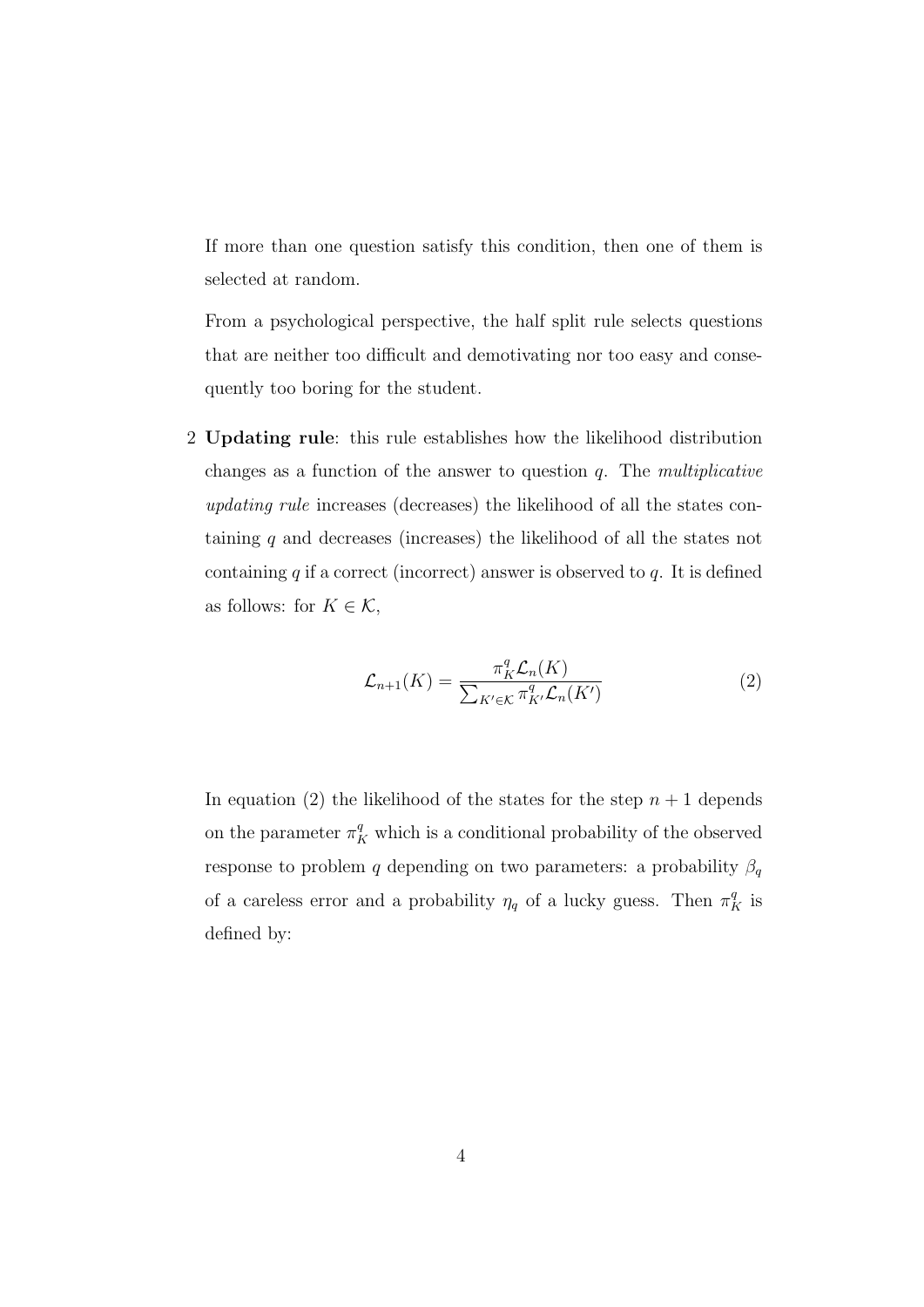$$
\pi_K^q = \begin{cases}\n\beta_q & \text{response incorrect and } q \in K \\
1 - \eta_q & \text{response incorrect and } q \notin K \\
1 - \beta_q & \text{response correct and } q \in K \\
\eta_q & \text{response correct and } q \notin K\n\end{cases}
$$
\n(3)

When  $\eta_q = 0$  and  $\beta_q = 0$  for all problems  $q \in Q$  the assessment is deterministic.

3 Stopping rule: This rule specifies the criterion C that has to be met in order to terminate the assessment. The C criterion is a number between 0 and 1, and the assessment terminates at iteration  $n$  whenever the condition

$$
\mathcal{L}_n(K) \ge C, \ K \in \mathcal{K}
$$

is satisfied. The C criterion should be sufficiently high to avoid more than a single modal state (recall that a state  $K \in \mathcal{K}$  is modal at iteration *n* if its likelihood  $\mathcal{L}_n(K)$  is maximum). See the Exercises Section in this respect.

#### Guide for users

The KAA Shiny App is developed to give a demostration of how an assessment in KST works in practice, by manipulating the  $\beta$  and  $\eta$  items' parameters, the stopping criterion C and monitoring the likelihood  $\mathcal{L}_n$  of the knowledge states during the assessment. The App consists of the three pages: Introduction, A Short Guide and Assessment.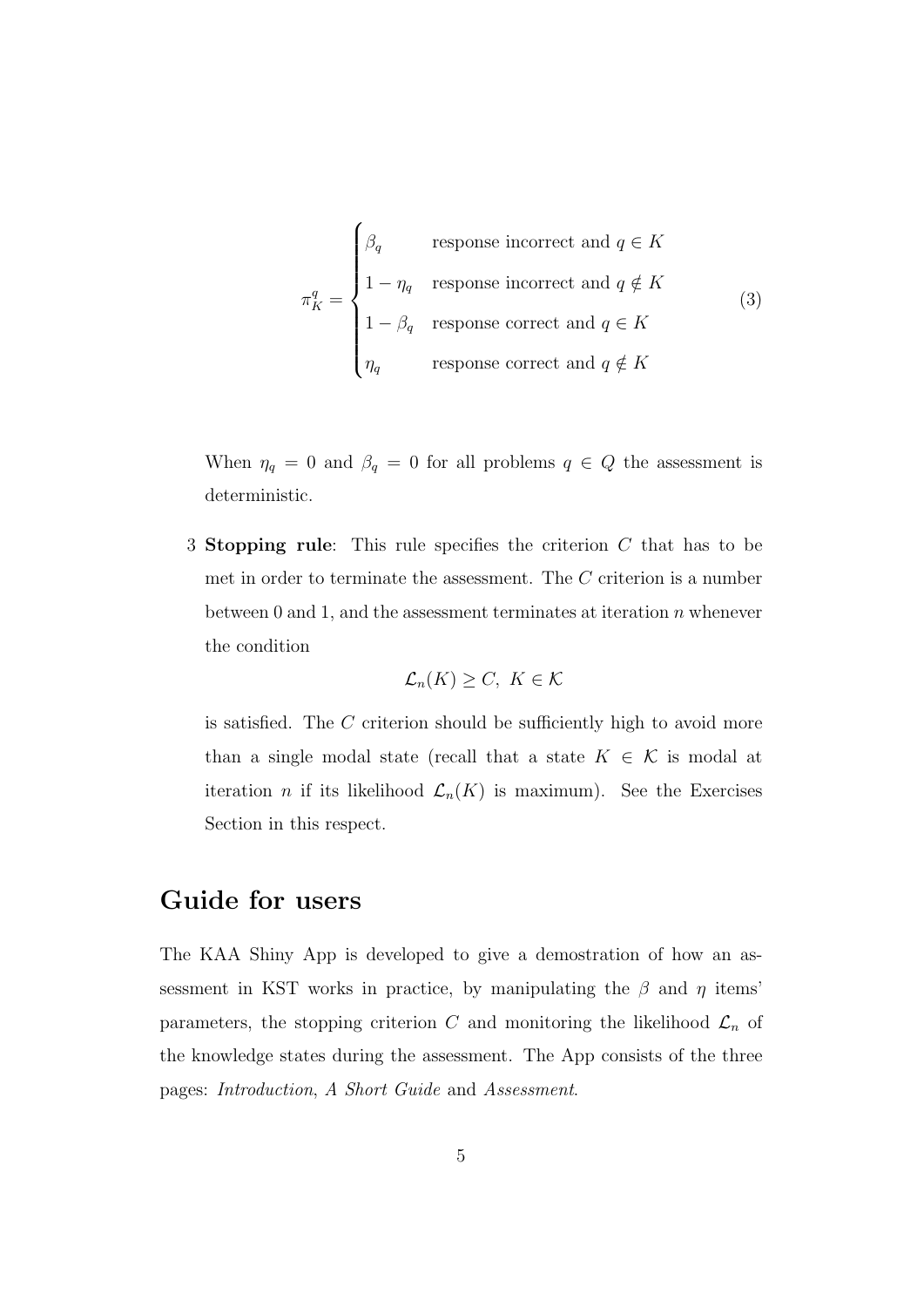

The introduction page contains a short presentation text on KST; the A short guide page contains a brief summary of this section with the basic instructions to use the Assessment page.

The assessment page uses a knowledge structure with 260 knowledge states. The example structure was built from 23 question that assessed the knowledge of fractions (Stefanutti & de Chiusole, 2017). The assessment page consists of two rows of elements. The top row contains diagrams that will be monitored during the assessment. The bottom row contains some controls for changing the parameter values, the problem that is currently presented to the student, and the intermediate or final results of the assessment.



The red numbers, from 1 to 6, in the screenshot allow to distinguish the different sections of the panel. A description of each section follows.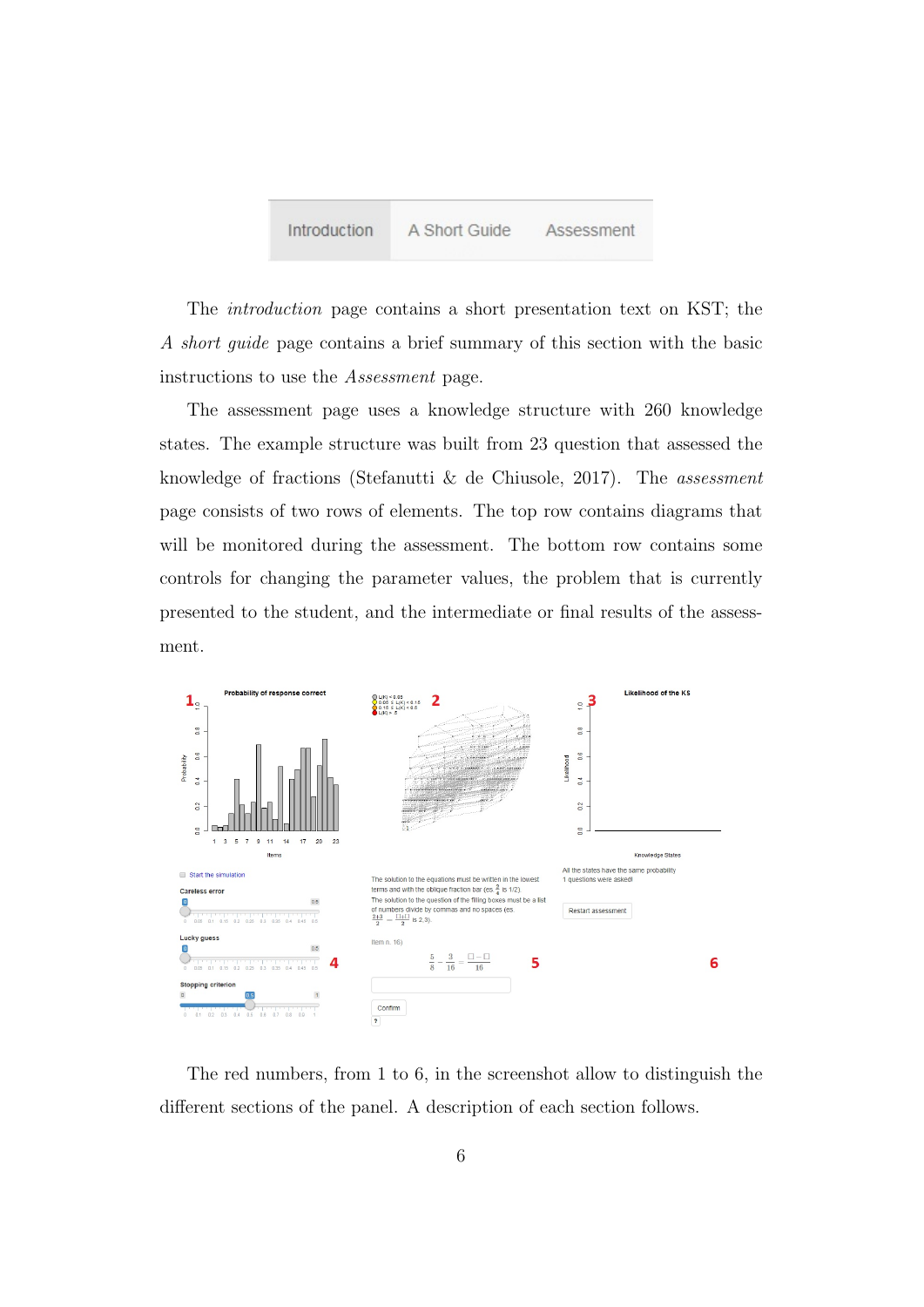- 1 For each item  $q \in Q$ , this bar-graph represents the likelihood  $\mathcal{L}_n(\mathcal{K}_q)$ that the problem q belongs to the student's knowledge state. This likelihood can be regarded as how likely it is that the student masters the problem. During the assessment, the probabilities  $\mathcal{L}_n(\mathcal{K}_q)$  changes depending on the response provided by the student.
- 2 This element is the Hasse diagram of the knowledge structure and it represents the knowledge states in a quasi-order relation: from the smallest state (bottom of the diagram) to the largest (top of the diagram). During the assessment, the nodes representing the states may change in size  $\frac{1}{2}$ ; moreover, the color of the states may change depending on the likelihood  $\mathcal{L}_n(K)$  of the state K. More in detail, for values of  $\mathcal{L}_n(K) \leq .05$  the states turn gray, for value of  $\mathcal{L}_n(K)$  between .05 and .15 the states turn yellow, for value of  $\mathcal{L}_n(K)$  between .15 and .5 the states turn orange and for values of  $\mathcal{L}_n(K) \geq .5$  the states turn red.
- 3 This histogram represents the likelihood distribution  $\mathcal{L}_n(K)$ . Provided that the lucky guess and careless error parameters are not too high, after a reasonable number of iterations the most part of the likelihood should be located on a single state.
- 4 These controls (three sliders and a check button) allow the tune of three parameters of the assessment procedure. The sliders of the lucky guess and the careless error probabilities lead to manipulate the amount of noise in the assessment. In order to simplify the procedure, it is assumed that all the lucky guess and careless error probabilities are equal for all the problems (in real situations this may not be the case).

<sup>&</sup>lt;sup>1</sup>The size allows a comparison only among states in the same iteration  $n$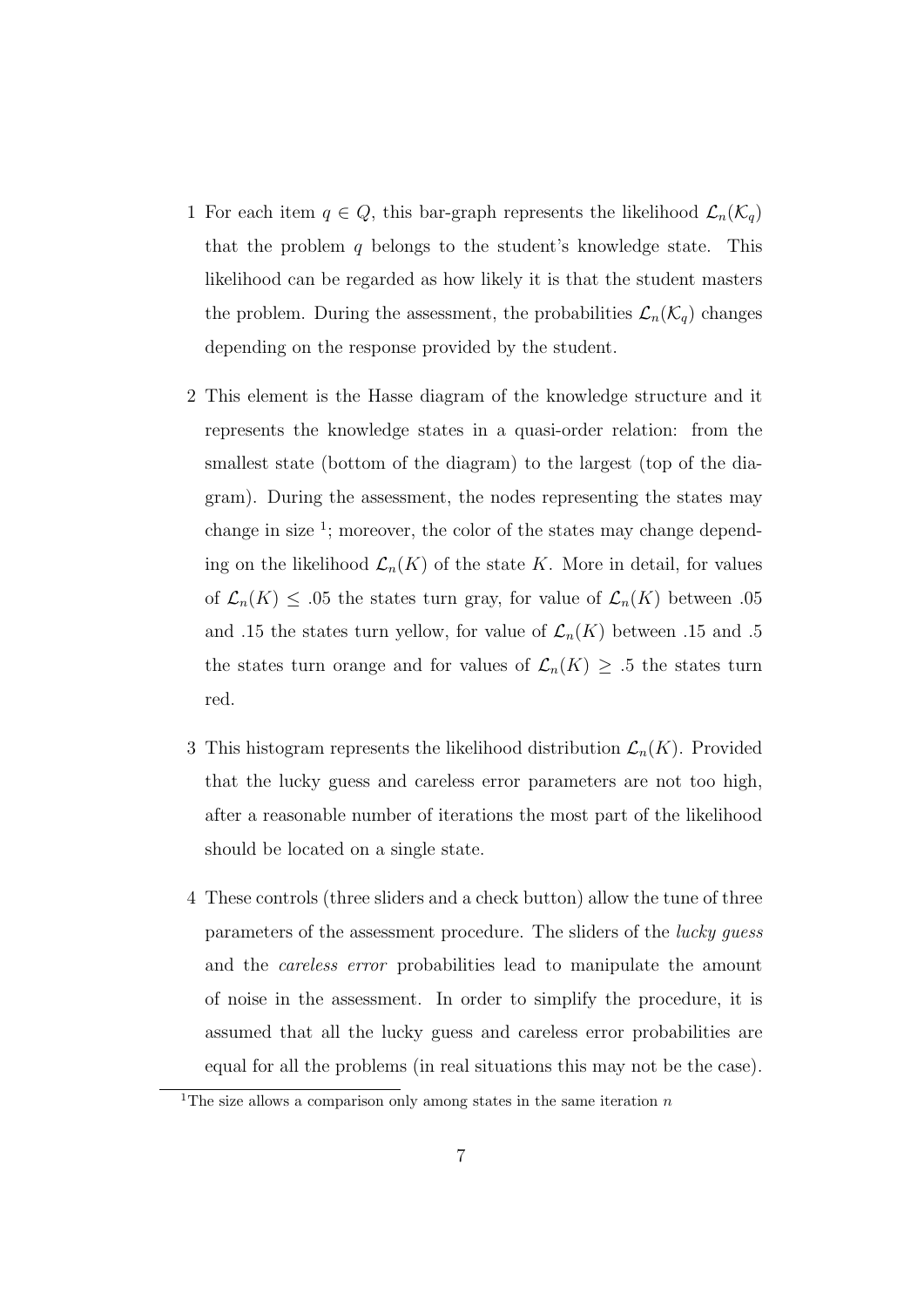The slider of the *stopping criterion* lead to manipulate the minimum value that the likelihood of a knowledge state must have to stop the assessment procedure.

5 In this section appears the problem  $q \in Q$  that the assessment procedure selects in each iteration. In the white form the user must write the response and press the button Confirm (see the picture below). The procedure compares the user's answer with the correct answer and updates the others figures and informations. The problems used in KAA belong to the knowledge domain of fractions and were used in Stefanutti and de Chiusole (2017).

> The solution to the equations must be written in the lowest terms and with the oblique fraction bar (es.  $\frac{2}{4}$  is 1/2). The solution to the question of the filling boxes must be a list of numbers divide by commas and no spaces (es.  $\frac{2+3}{2} = \frac{\Box + \Box}{2}$  is 2,3).



6 In this section the main output of the assessment is displayed. The states with maximum likelihood along with the number of questions that have been asked so far are shown. When the assessment is over,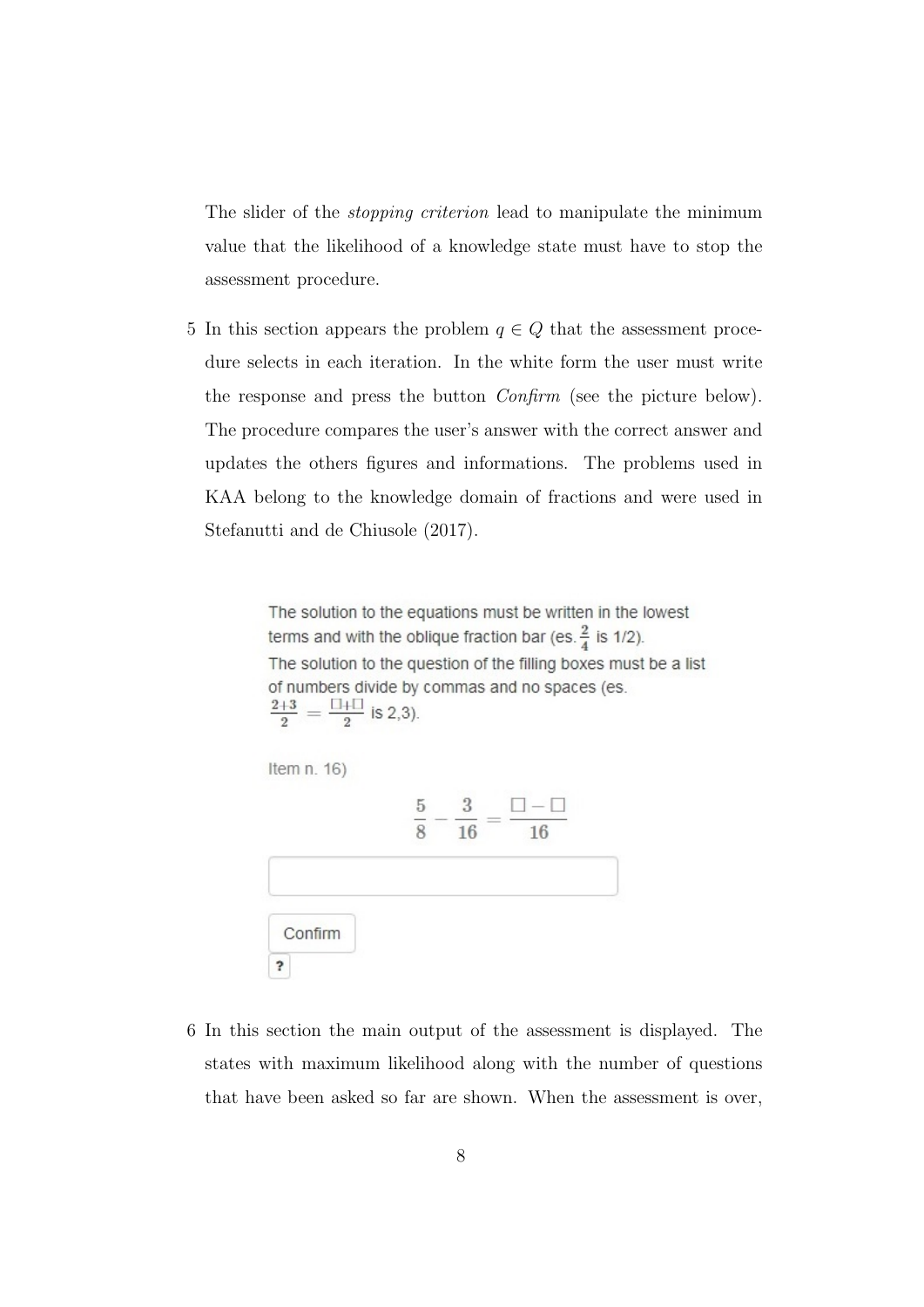the list of problems that the student is able to solve (i.e., belonging to the student's knowledge state) is reported.

When the user is done with the interactive modality, the simulation modality can be experimented by the checking button.

Start the simulation

In the simulation modality, it is possible to select a state of knowledge among the admissible 260 as the "student true knowledge state" using the slider show in the figure below. The Procede with simulation produce a simulated response coherent with the selected state. During the simulation modality is possible to modify the parameters and see how the assessment convergency will be altered. To make the simulation faster the user could choose a larger number of simulation steps for each click. This modality is helpful in assessment with higher noise level, because in this case the number of iterations could be quite large.

| Knowledge state simulated<br>10 |  |  |
|---------------------------------|--|--|
|                                 |  |  |
|                                 |  |  |
|                                 |  |  |

Your Knowledge state is currently the number; 1 0 questions were asked!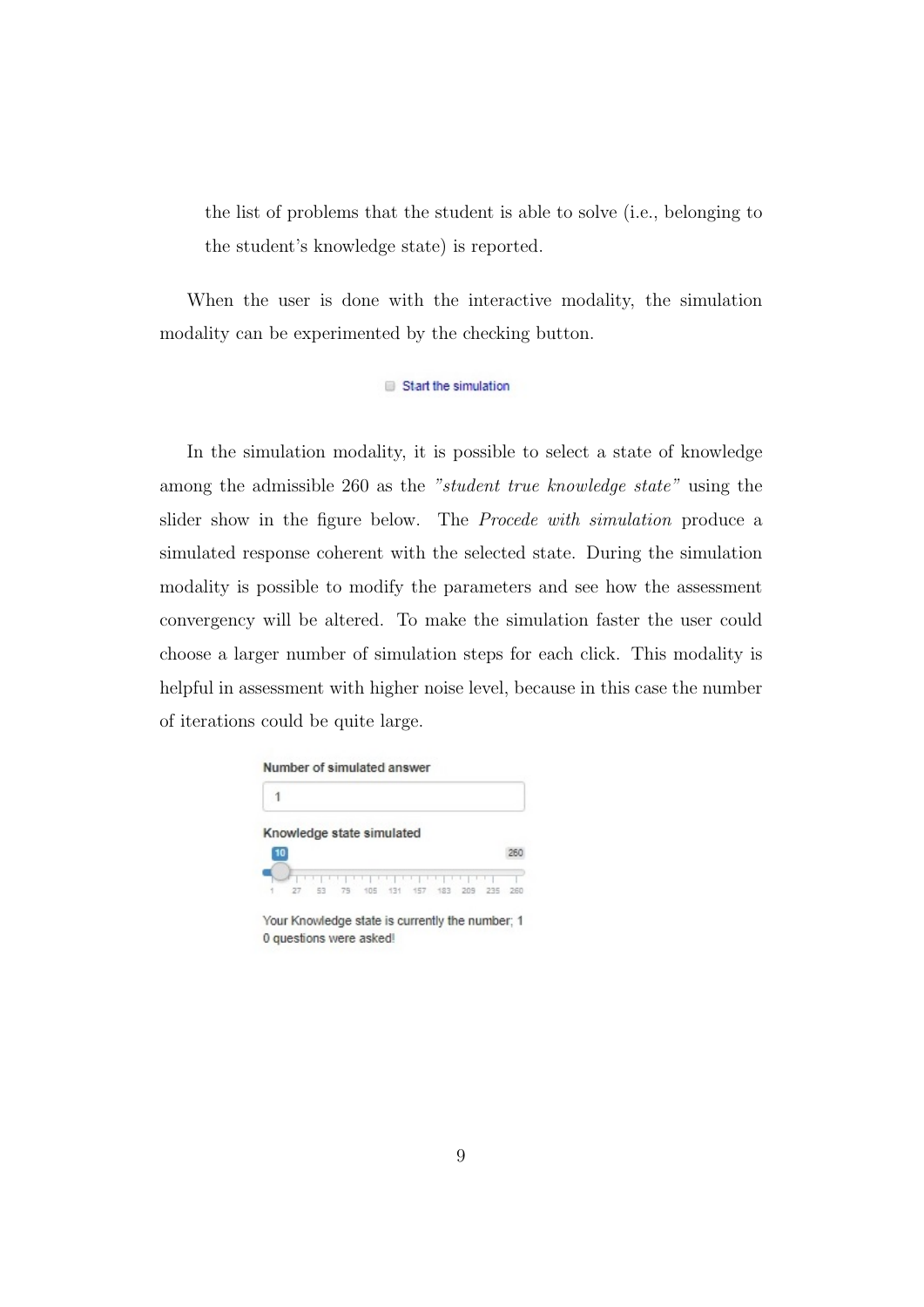## Exercises

- After a few iterations and before the assessment terminates, have a look of the bar diagram in section (1)of the assessment page. Are there problems that belong in all certainty to the student's knowledge state? Are there problems that do not belong in all certainty to the student's state.
- What is the minimum Stopping criterion for obtaining a unique state with maximum likelihood? Why?
- Looking again at the diagram in section (1) it can be noticed that at the setup, the likelihood of the problems does not resemble to a uniform distribution. Why? (Hint: this likelihood is obtained as a function of the likelihood of the states).
- Is it possible for a problem to be presented twice? Did it ever happen? If so, in what situation did it occur? Did you have look at the likelihoods of the problems?
- How the stopping criterion modifies the results of the assessment?
- The first question asked by the procedure is always the number 16, why does it happen?
- Sometimes the procedure does not converge into a knowledge state, and the likelihood distribution appears to be rather unstable in going from one iteration to the next. Why does this happen? Is it related to the values of certain parameters of the procedure? Which ones?